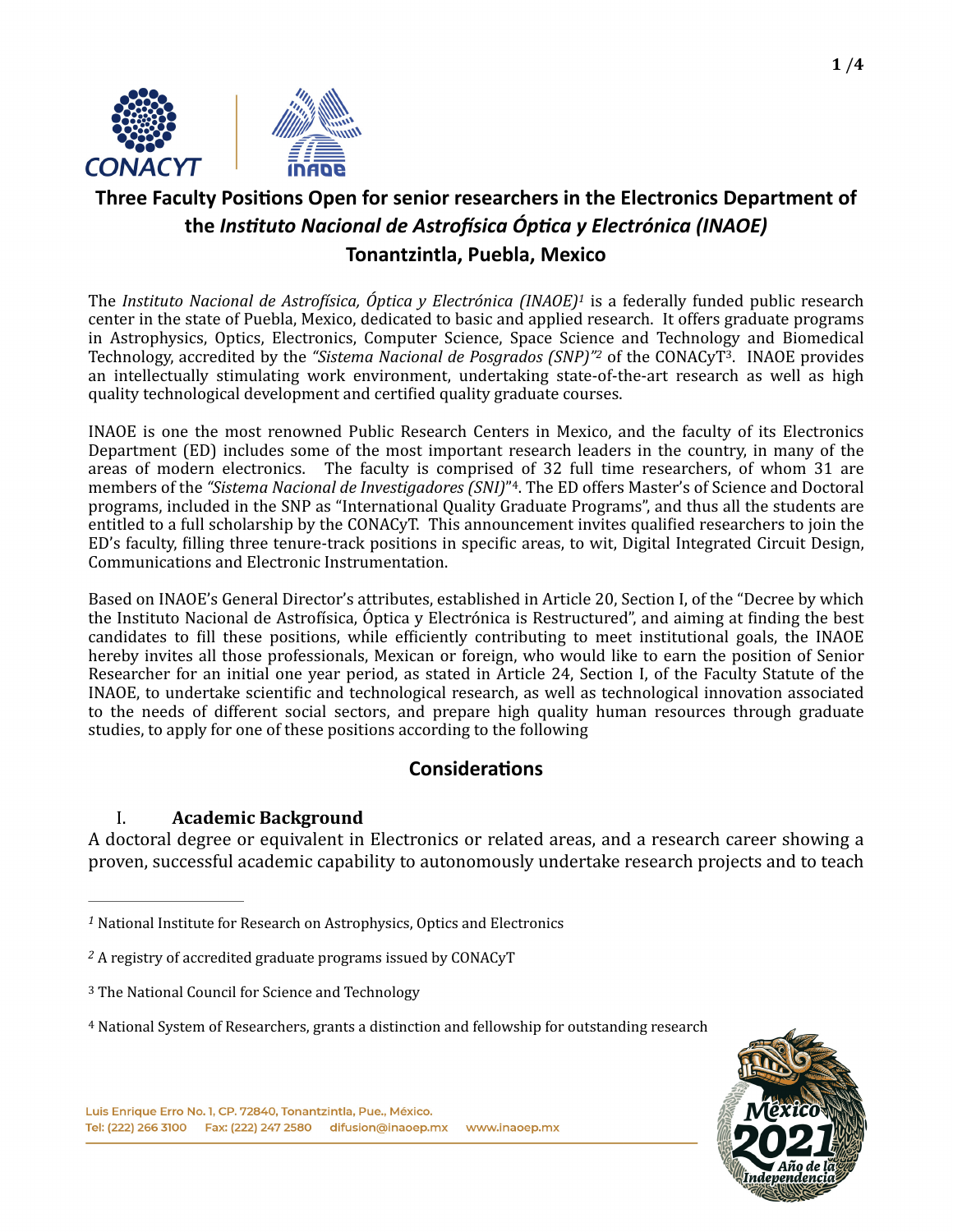

graduate courses. Proof of the former by having at least seven refereed scientific publications in his/her area of expertise, indexed in the *Journal Citation Report* (JCR), and impacting Digital Integrated Circuit Design, Communications or Electronic Instrumentation.

### II. **Candidate's Profile**

Selected candidates must contribute to the advancement of the Electronics Department of the INAOE, undertaking research projects with external funding, contributing to graduate programs, establishing academic collaborations with personnel from the department as well as with those of the other departments of the INAOE. They must also have excellent abilities for teamwork, and be proficient in both Spanish and English, in reading, writing and speaking. It is also desirable that candidates belong to the SNI, or have the academic achievements to qualify in the short run. Candidates must have the specific capabilities required for each open position:

- 1) *Digital Integrated Circuit Design* A solid background, knowledge, and experience in the field of digital integrated circuit design. Proficiency with integrated circuit simulation programs such as HSPICE, CADENCE, Mentor Graphics, and the like. Ample experience in the design, simulation, manufacturing and testing of digital integrated circuits. Familiarity with the design rules for the most common global CMOS digital integrated circuit nodes and fabs. A post-doctoral stay in the field of digital integrated circuit design.
- 2) *Communications* A solid background, knowledge, and experience in the fields related to classical communications, such as modulation, coding, channel models, and information theory, as well as in those of modern communications, especially in cognitive radio, software defined radio, OFDM, modulation and digital signal processing for the 5G network, and related areas. Familiarity with simulation and numerical analysis programs such as MATLAB, especially SIMULINK, and the kind. Experience in FPGA-based design. Knowledge of several FPGA platforms, from National Instruments or the like, for wireless communications. Awareness of the current trends and tools available for the development of wireless communications. A post-doctoral stay in the field of modern communications.
- 3) *Electronic Instrumentation* Experience in the development of applications related to intelligent electronic instrumentation and signal and image processing, especially related to the fields of health care and the environment. Experience in the design, simulation and implementation of solutions using intelligent systems, preferably those oriented to accelerating elements. A postdoctoral stay in any of the fields related to intelligent systems.

### III. **Job Description**

The chosen candidates must:

- Perform high quality, original research in his/her area of expertise, working in a team;
- Publish the results of their research activities in top-of-the-line conferences and the highest ranked refereed iournals in their field:
- Collaborate with all the other members of the faculty, as well as other researchers in the INAOE;
- Teach high quality and high level graduate courses, especially those of the programs of the Electronics Department;
- Supervise master's theses and doctoral dissertations;
- Serve as a reviewer of theses and dissertations directed by colleagues;

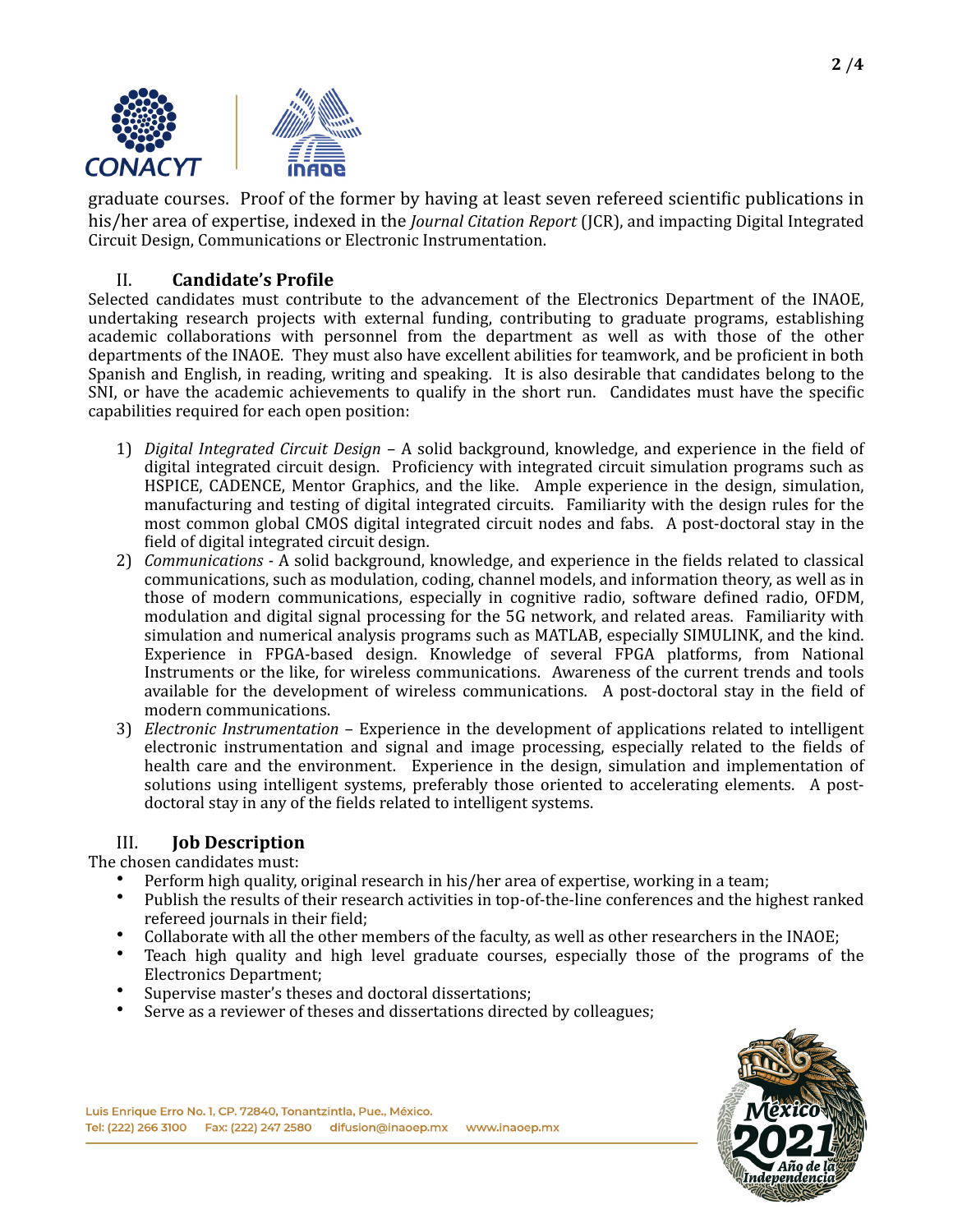



- Fulfill the administrative tasks related to the position;
- Participate in the different activities of the Institute.

#### IV. **Additional considerations**

- Availability to live in or nearby the city of Puebla, Mexico.
- A positive attitude when confronted with challenges, and to work in general.
- A high sense of responsibility.
- Willingness to work in a team.
- In the case of foreign nationals, having the required legal documents to allow them to work and perform the duties herein established.

### **V. Procedure**

The candidates aspiring to obtain the position of Senior Researcher under this announcement, must present:

- A letter stating their motivation to work in INAOE.
- A research project proposal for the middle run (3 years), in less than five pages, including personal professional development goals, academic, and scientific and technological development aims, highlighting the main foreseen scientific contributions, and indicating how they will integrate with the existing faculty of the Electronics Department.
- A résumé with evidential documents.
- Copies of their three most relevant publications.<br>• Three letters of recommendation in sealed e
- Three letters of recommendation, in sealed envelopes, written by researchers of worldwide prestige.

All the documents must be delivered or sent by July 15, 2022, to:

#### **Dirección de Investigación**

Instituto Nacional de Astrofísica Óptica y Electrónica (INAOE) Calle Luis Enrique Erro 1, Tonantzintla, Puebla, México C.P. 72840 Tel/Fax +52 (222) 266 3100 ext. 3206 direccion\_investigacion@inaoep.mx

All applications will be reviewed by a committee consisting of personnel from the Electronics Department, who will program interviews with them through the Research Directorate. The opinion of this committee will be considered by the General Director of the INAOE, who will, in case all the requirements established in Article 24, Section I, of the Faculty Statute of the INAOE are fulfilled, grant the position to the selected candidate. These positions will remain open until they are satisfactorily filled.

#### **VI. Additional Information**

Let it be known that once the one-year period established in this announcement for the selected candidates comes to an end, they can apply for permanence, promotion and tenure, based on the Faculty Statute of the INAOE and all the other pertinent regulations. All offered positions are full-time, with a position and salary in accordance with the academic trajectory of each candidate. The position includes